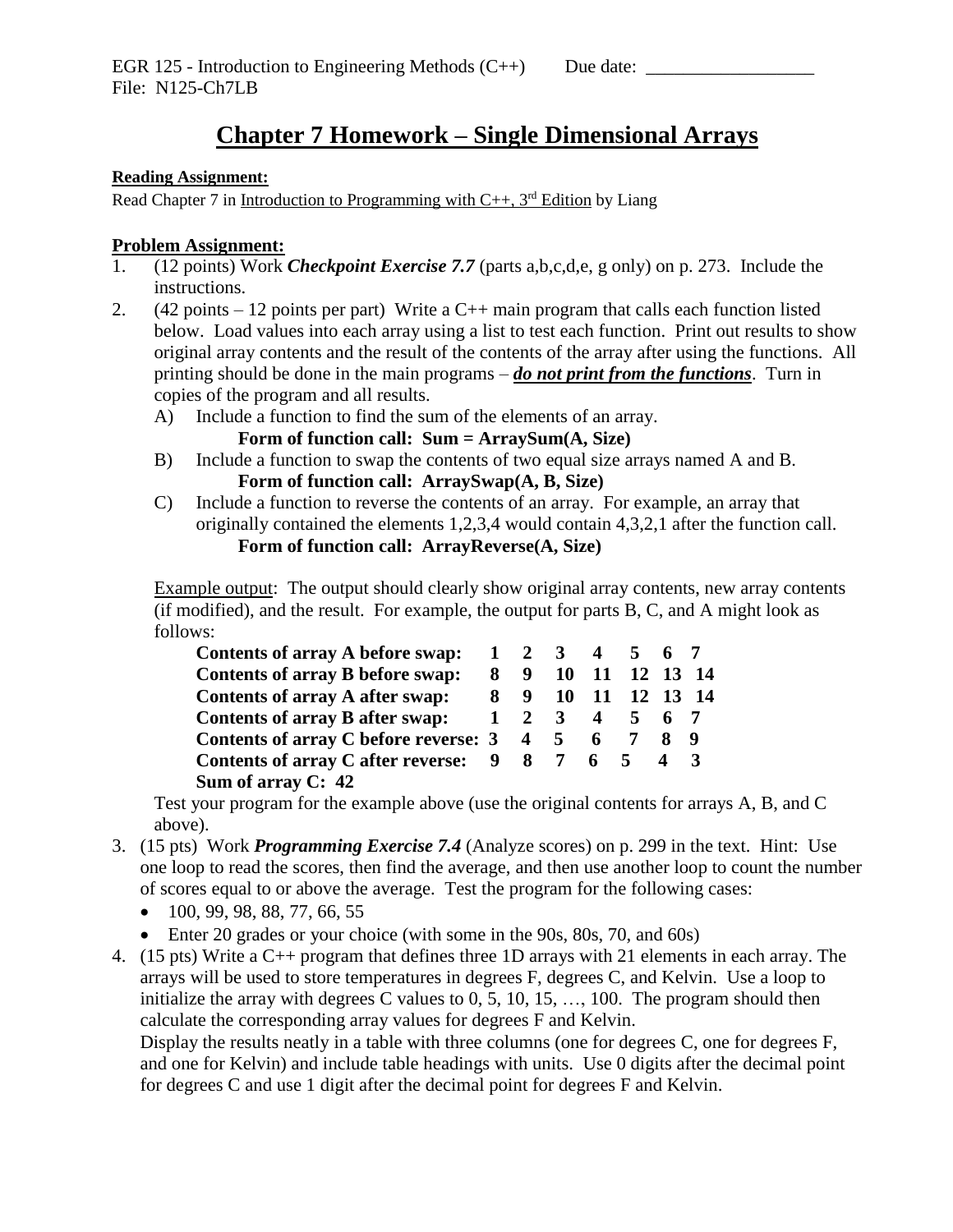Page 2

Name: \_\_\_\_\_\_\_\_\_\_\_\_\_\_\_\_\_\_\_\_\_\_\_\_

5. (13 points) Determine the output for each part below by hand (do not compile the programs).

| // Array Homework: Problem 5A                                              |          |
|----------------------------------------------------------------------------|----------|
| #include <iostream></iostream>                                             |          |
| using namespace std;                                                       |          |
| int main(void)                                                             |          |
| int const ArraySize=10;<br>$\{$                                            |          |
| int A[ArraySize] = $\{2, 4, 6, 8, 10, 12, 14, 16\};$                       |          |
| double Avg, $Sum = 0$ ;                                                    |          |
| for (int j = 0; j < ArraySize; j++) Sum += A[j];                           |          |
| $Avg = Sum/ArraySize;$                                                     |          |
| $\text{cout} \ll \text{"Avg} = \text{"} \ll \text{Avg} \ll \text{end};$    | $Avg =$  |
| return $0$ ;                                                               |          |
|                                                                            |          |
| // Array Homework: Problem 5B                                              |          |
| #include <iostream></iostream>                                             |          |
| using namespace std;                                                       |          |
| int main(void)                                                             |          |
| int const ArraySize=10;<br>₹                                               |          |
| int Sum1 = 0, Sum2 = 0, A[ArraySize];                                      |          |
| for (int j = 0; j < ArraySize; j++) A[j] = $2*$ j+1;                       |          |
| for (int j = 0; j < ArraySize; j += 2) Sum1 += A[j];                       |          |
| for (int j = 1; j < ArraySize; j += 2) Sum2 += A[j];                       |          |
| $\text{cout} \ll \text{"Sum1} = \text{"} \ll \text{Sum1} \ll \text{end!};$ | $Sum1 =$ |
| $\text{cout} \ll \text{"Sum2} = \text{"} \ll \text{Sum2} \ll \text{end}$ ; |          |
| return $0$ ;                                                               | $Sum2 =$ |
|                                                                            |          |
| // Array Homework: Problem 5C                                              |          |
| #include <iostream></iostream>                                             |          |
| using namespace std;                                                       |          |
| int main(void)                                                             |          |
| int const ArraySize=10;<br>$\{$                                            |          |
| int Sum1 = 0, Sum2 = 0, A[ArraySize];                                      |          |
| for (int j = 0; j < ArraySize; j++) A[j] = j*j;                            |          |
| for (int j = 0; j < ArraySize/2; j++) Sum1 += A[j];                        |          |
| for (int j = ArraySize-1; j >= ArraySize/2; j--) Sum2 += A[j];             |          |
| $\text{cout} \ll \text{"Sum1} = \text{"} \ll \text{Sum1} \ll \text{end!};$ |          |
| $\text{cout} \ll \text{"Sum2} = \text{"} \ll \text{Sum2} \ll \text{end}$   |          |
| return $0$ ;                                                               | $Sum2 =$ |
|                                                                            |          |